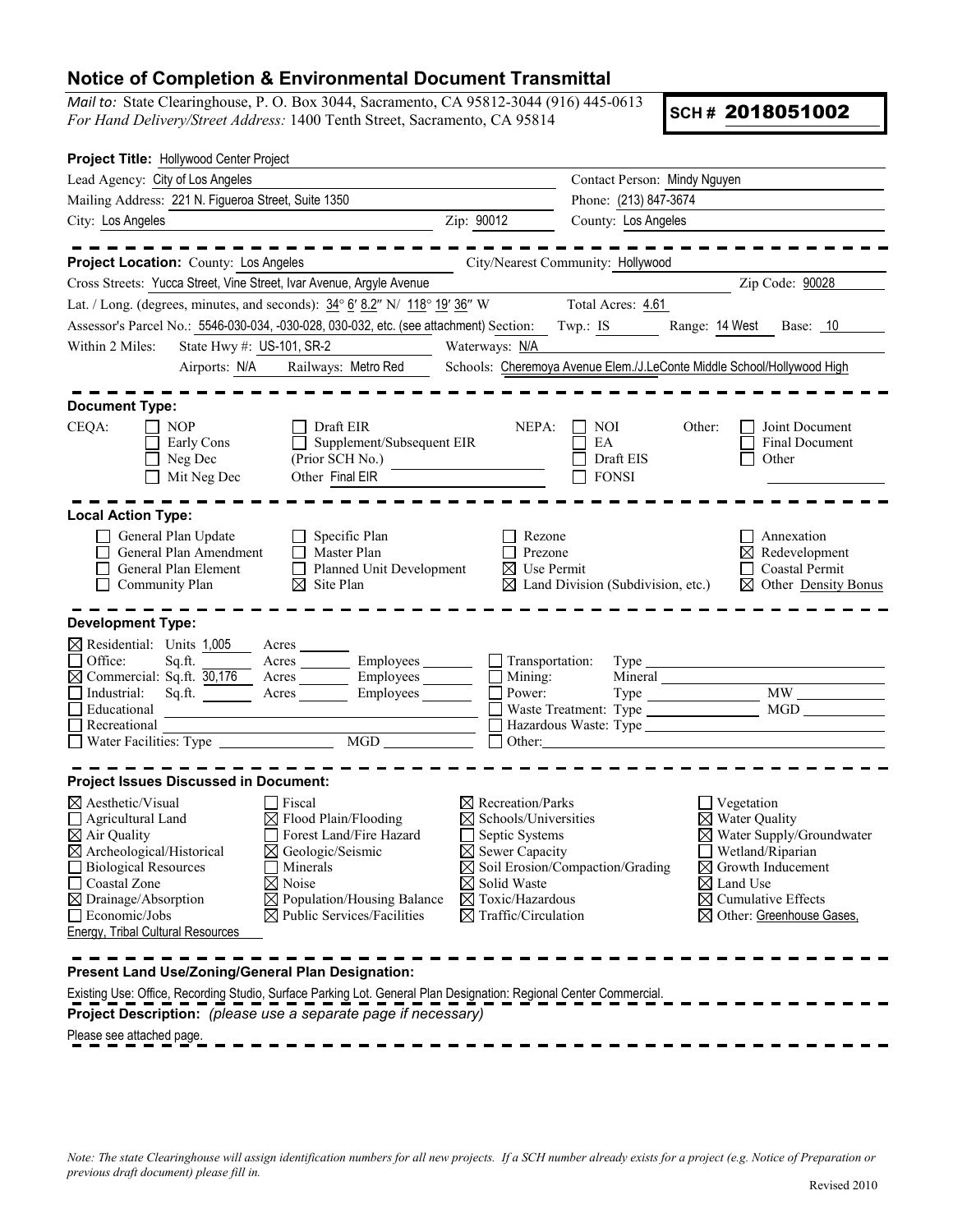## Reviewing Agencies Checklist

| X                                | If you have already sent your document to the agency please denote that with an "S". |   |                                                                                                                |  |  |
|----------------------------------|--------------------------------------------------------------------------------------|---|----------------------------------------------------------------------------------------------------------------|--|--|
|                                  | Air Resources Board                                                                  | X | Office of Historic Preservation                                                                                |  |  |
|                                  | Boating & Waterways, Department of                                                   |   | Office of Public School Construction                                                                           |  |  |
|                                  | California Emergency Management Agency                                               | X | Parks & Recreation, Department of                                                                              |  |  |
|                                  | California Highway Patrol                                                            |   | Pesticide Regulation, Department of                                                                            |  |  |
| S                                | Caltrans District # 7                                                                |   | Public Utilities Commission                                                                                    |  |  |
|                                  | Caltrans Division of Aeronautics                                                     | X | Regional WQCB # $\frac{4}{5}$                                                                                  |  |  |
| $\frac{1}{\sqrt{1-\frac{1}{2}}}$ | <b>Caltrans Planning</b>                                                             |   | Resources Agency                                                                                               |  |  |
|                                  | Central Valley Flood Protection Board                                                |   | Resources Recycling and Recovery, Department of                                                                |  |  |
|                                  | Coachella Valley Mountains Conservancy                                               |   | S.F. Bay Conservation & Development Commission                                                                 |  |  |
|                                  | <b>Coastal Commission</b>                                                            |   | San Gabriel & Lower L.A. Rivers and Mtns Conservancy                                                           |  |  |
|                                  | Colorado River Board                                                                 |   | San Joaquin River Conservancy                                                                                  |  |  |
| $\mathsf{X}$                     | Conservation, Department of                                                          | X | Santa Monica Mountains Conservancy                                                                             |  |  |
|                                  | Corrections, Department of                                                           |   | <b>State Lands Commission</b>                                                                                  |  |  |
|                                  | Delta Protection Commission                                                          |   | <b>SWRCB: Clean Water Grants</b>                                                                               |  |  |
|                                  | Education, Department of                                                             | X | <b>SWRCB: Water Quality</b>                                                                                    |  |  |
|                                  | <b>Energy Commission</b>                                                             |   | <b>SWRCB: Water Rights</b>                                                                                     |  |  |
| X                                | Fish & Wildlife Region #5                                                            |   | Tahoe Regional Planning Agency                                                                                 |  |  |
|                                  | Food & Agriculture, Department of                                                    | X | Toxic Substances Control, Department of                                                                        |  |  |
|                                  | Forestry and Fire Protection, Department of                                          | X | Water Resources, Department of                                                                                 |  |  |
|                                  | General Services, Department of                                                      |   |                                                                                                                |  |  |
|                                  | Health Services, Department of                                                       | S | Other South Coast Air Quality Management District                                                              |  |  |
| X                                | Housing & Community Development                                                      |   | Other Parameters Parameters and Parameters and Parameters and Parameters and Parameters and Parameters and Par |  |  |
| X                                | Native American Heritage Commission                                                  |   |                                                                                                                |  |  |
|                                  | Local Public Review Period (to be filled in by lead agency)                          |   |                                                                                                                |  |  |
| <b>Starting Date</b>             |                                                                                      |   |                                                                                                                |  |  |
|                                  | Lead Agency (Complete if applicable):                                                |   |                                                                                                                |  |  |
|                                  | Consulting Firm: ESA                                                                 |   | Applicant: MCAF Vine LLC, 1750 North Vine LLC, 1749 North Vine Street LLC,                                     |  |  |
|                                  |                                                                                      |   | 1770 Ivar LLC, 1733 North Argyle LLC, and 1720 North Vine LLC                                                  |  |  |
|                                  |                                                                                      |   | Address: 1995 Broadway, 3rd Floor                                                                              |  |  |
|                                  | Address: 2121 Alton Parkway, Suite 100                                               |   |                                                                                                                |  |  |
|                                  | City/State/Zip: Irvine, CA 92606                                                     |   | City/State/Zip: New York, NY 10023                                                                             |  |  |
|                                  | Contact: Mike Harden                                                                 |   | Phone: (213) 229-9548                                                                                          |  |  |
|                                  | Phone: (949) 753-7001                                                                |   |                                                                                                                |  |  |

Authority cited: Section 21083, Public Resources Code. Reference: Section 21161, Public Resources Code.